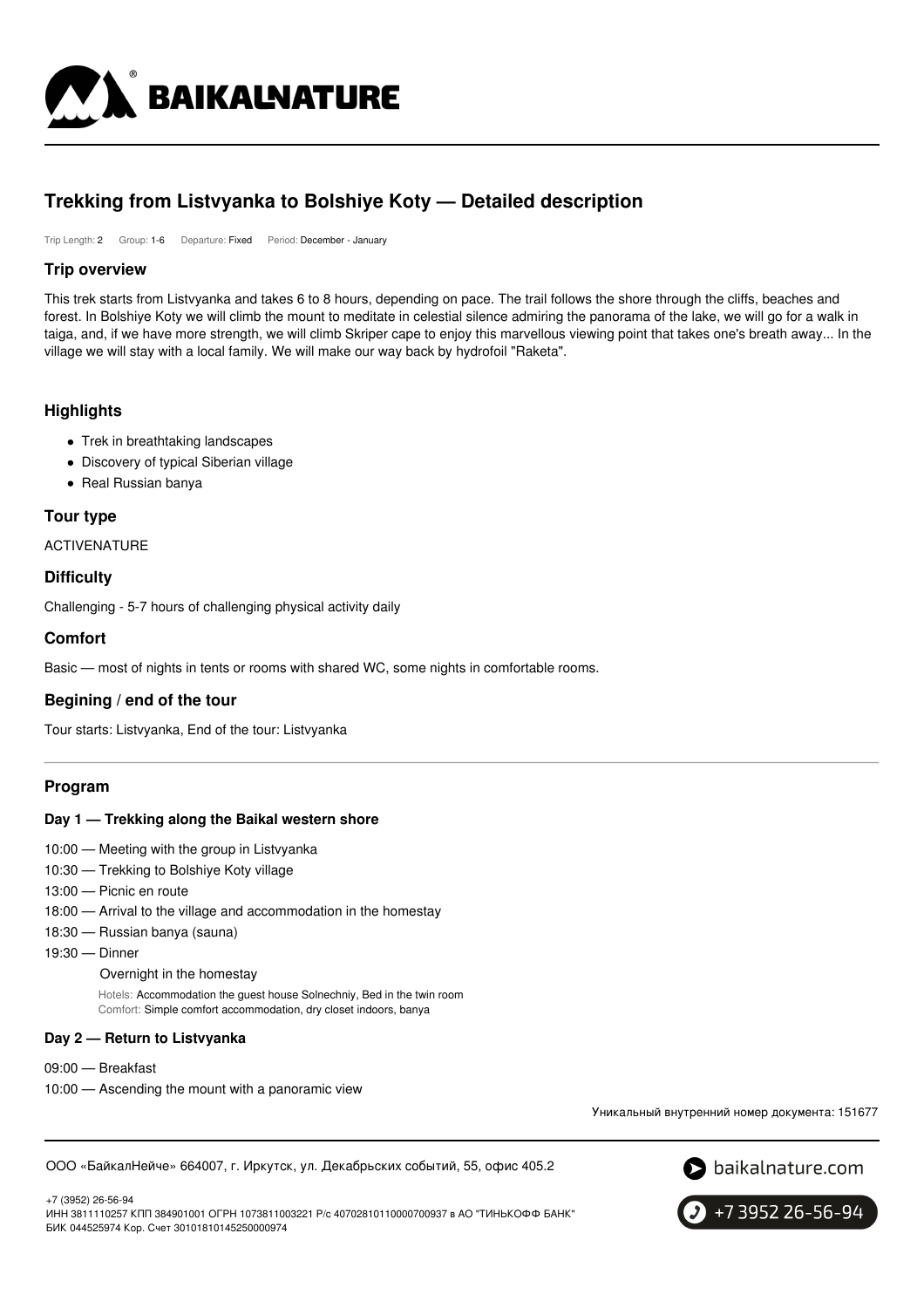

12:00 — Lunch 13:00 — Trekkign to Skripper rock 18:00 — Return to Listvyanka

### **Departures**

| <b>Start</b> | <b>End</b> | Basic price per person |
|--------------|------------|------------------------|
| 06.06.2020   | 07.06.2020 | 20200.00 RUB           |
| 18.06.2020   | 19.06.2020 | 20200.00 RUB           |
| 30.06.2020   | 01.07.2020 | 20200.00 RUB           |
| 17.07.2020   | 18.07.2020 | 20200.00 RUB           |
| 31.07.2020   | 01.08.2020 | 20200.00 RUB           |
| 08.08.2020   | 09.08.2020 | 20200.00 RUB           |
| 29.08.2020   | 30.08.2020 | 20200.00 RUB           |
| 02.09.2020   | 03.09.2020 | 20200.00 RUB           |
|              |            |                        |

### **Note**

The indicated price is for the group of 3 participants minimum. If there are less persons in the group, the small group supplement is applied: - for a group of 2 participants, a supplement is 5 600 roubles / per person - for an individual tourist , a supplement is 19 500 roubles. The trekking can be organised any dates from mid-May to mid-September. ATTENTION! For trekking tours in taiga, we advise you to get a vaccination for tick-borne encephalitis and be insured against tick bites.

### **What's included**

**Price includes**

- English-speaking guide
- Accommodation as per itinerary
- Reserves and national parks entrance permissions
- Letter of invitation
- Banya
- Meals according to the program

# **Checklist & Equipment**

**Price does not include**

- Medical insurance
- Personal expenses and tips
- Visa fees and travel insurance
- Airline tickets
- Accident insurance

It is hot in summer at Lake Baikal area. Nevertheless, you should always have something to put on, as weather in Siberia is very changeable.

If you plan your trip in May or September, please feel free to bring your hat, gloves and windjacket in case of snow or rain. June is also pretty cool.

July and August are the hottest months, which offer you temperatures of 25 ° - 35 ° at daytime and 15 ° - 18 ° at night. On the shores of Lake Baikal, like in the Alps, you should wear T-shirts and shorts in the sunny afternoons, sweaters and jackets in the cool evenings.

### **Recommended checklist**

Raincoat or wind and waterproof shell jacket (with hood !)

Уникальный внутренний номер документа: 151677

ООО «БайкалНейче» 664007, г. Иркутск, ул. Декабрьских событий, 55, офис 405.2



+7 (3952) 26-56-94 ИНН 3811110257 КПП 384901001 ОГРН 1073811003221 Р/с 40702810110000700937 в АО "ТИНЬКОФФ БАНК" БИК 044525974 Кор. Счет 30101810145250000974

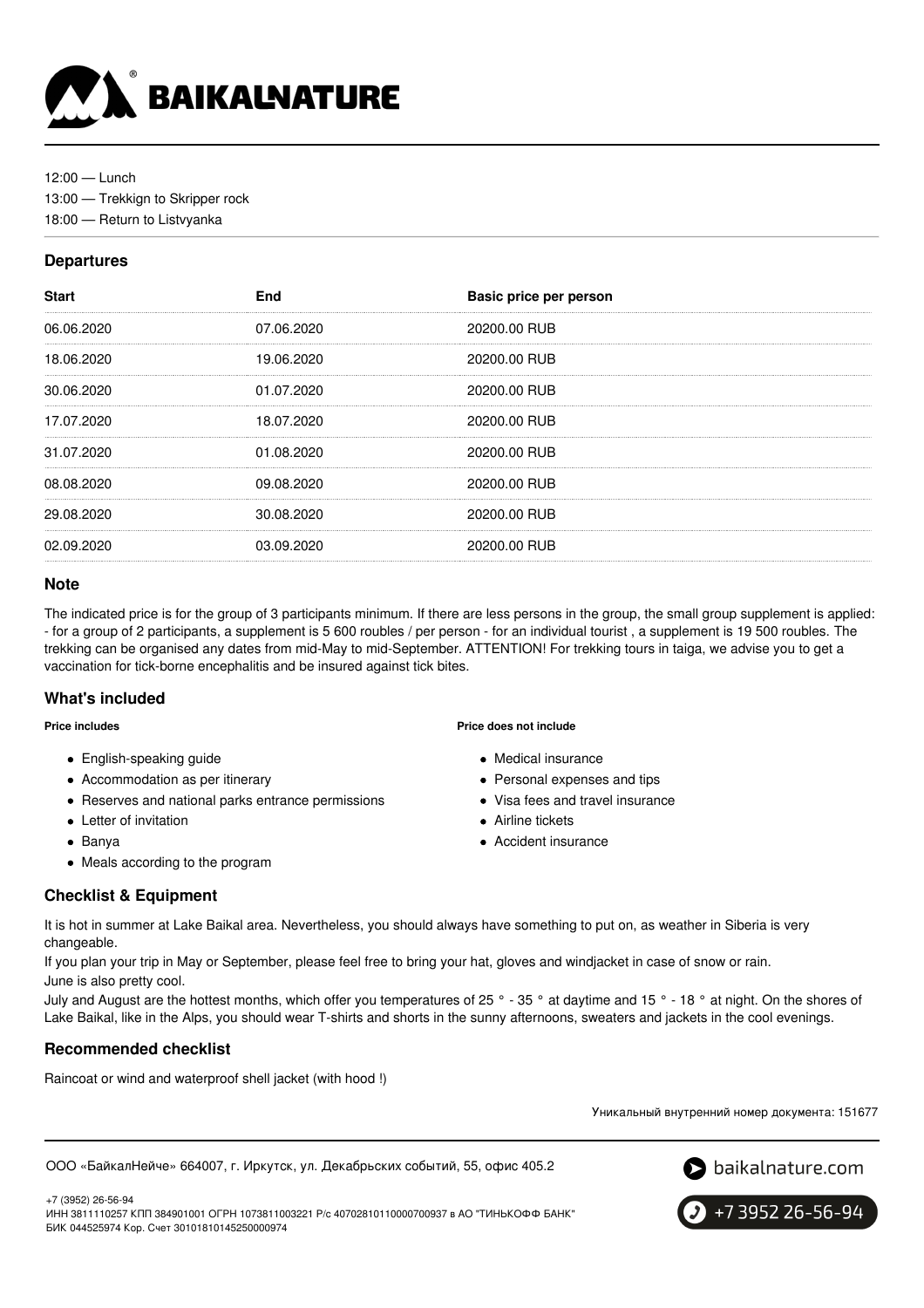

Large 60 litres backpack POLARTEC or similar pullover **Shorts** T-shirts Socks Cap or hat to protect against sun Comfortable walking shoes (like Vibram or similar) Sunscreen for skin and lips Sunglasses with filter Flask Flip-flops for banya Bath towel Swimsuit Tick and mosquitoes repellent spray Wipes

### **Meals**

Homestay cuisine based on fresh products. If you are a vegetarian or have any particular preferences, please let us know, so we could adapt the menu.

### **Visa**

You need a tourist visa to travel to Russia. It can be issued for a maximum period of 30 days. Your passport has to be valid for at least six months after the expiry date of your visa and to have at least two blank pages.

BaikalNature offers visa support and has created "BaikalNature letter of invitation" package. If you buy a BaikalNature tour, this package is absolutely free; when you buy any other BaikalNature service, you will have to pay for this package. For more information please conact your nearest Russian Embassy or Visa Application Center.

### **Money**

The Russian currency is ruble. In all cities and many large villages of Russia, you can easily withdraw rubles, using a Visa or MasterCard, from ATMs, located in banks, department stores or hotel lobbies, some of them are open 24 hours a day. If you have euros or dollars with you, exchange offices will allow you to change them easily in the cities, seldom in the countryside. However, it can be difficult to exchange traveler's checks, even in cities.

### **Tipping**

All persons who compose the BaikalNature travel team (guides, drivers, cooks, etc.) are paid a decent wage for their services and do not expect any tips from you. So you have no obligation to leave anything. If you really want to express your satisfaction by leaving a gratuity, and if it is in foreign currency, be aware that torn or glued coins and banknotes cannot be exchanged. Anyway, thank you for your tips, left at your discretion in envelopes.

### **Health**

You need to get a health examination before a great trip. Consult your doctor. Get a dental checkup. If you have health problems that could worsen during the trip, make sure you have taken all your medications with you.

It is advisable to keep the following vaccines valid:

- diphtheria.
- $\bullet$  tetanus,
- Polio.

Tick-borne encephalitis is present in areas of forest, taiga where ticks are the carriers of encephalitis between May and July. As of August,

Уникальный внутренний номер документа: 151677

ООО «БайкалНейче» 664007, г. Иркутск, ул. Декабрьских событий, 55, офис 405.2



+7 (3952) 26-56-94 ИНН 3811110257 КПП 384901001 ОГРН 1073811003221 Р/с 40702810110000700937 в АО "ТИНЬКОФФ БАНК" БИК 044525974 Кор. Счет 30101810145250000974